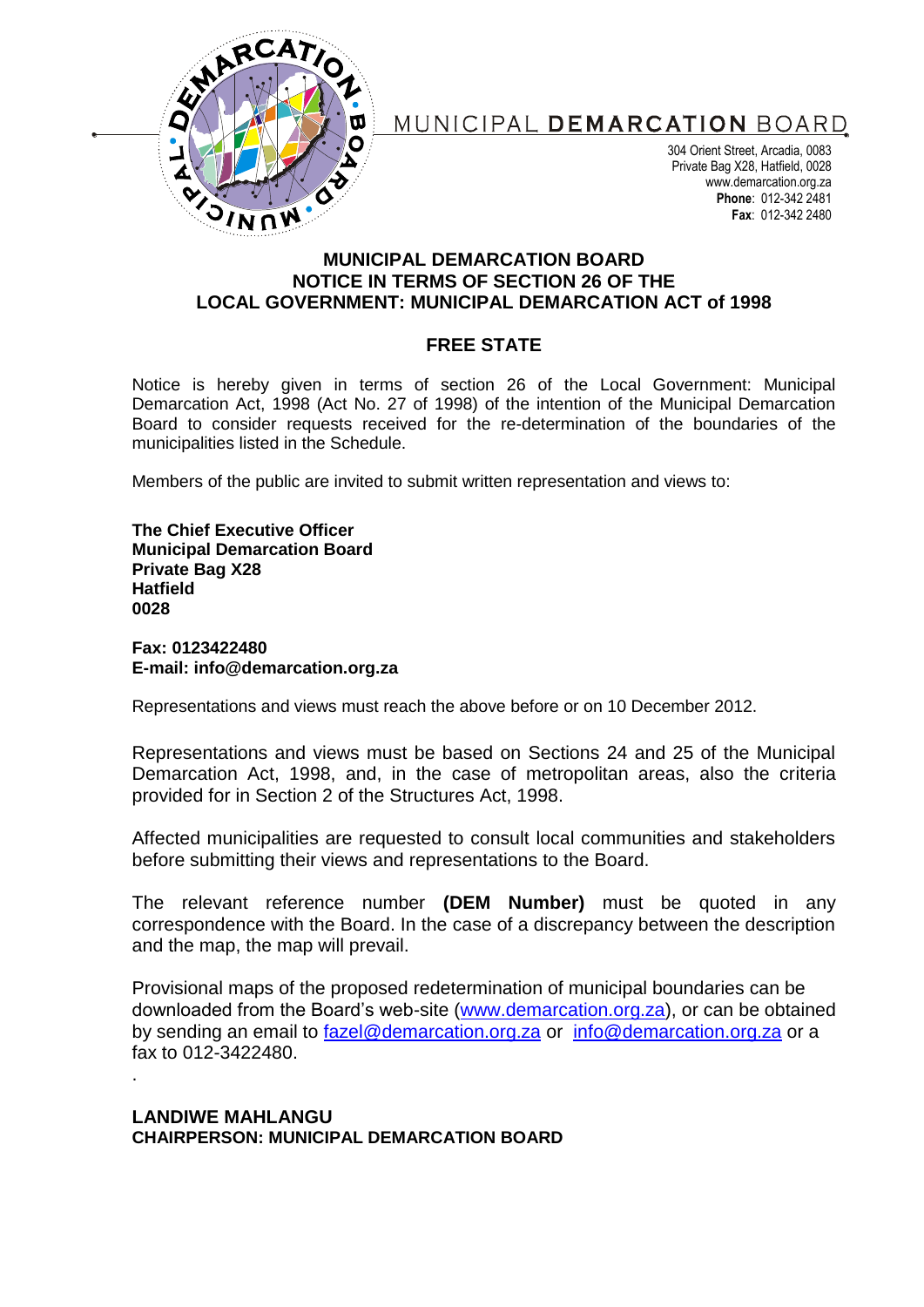## **SCHEDULE**

| <b>DEM</b>     | <b>Affected Municipalities</b>                                     | <b>Description</b>                                                                                  |
|----------------|--------------------------------------------------------------------|-----------------------------------------------------------------------------------------------------|
| <b>DEM2159</b> | Letsemeng Local Municipality                                       | Proposed redetermination of the municipal                                                           |
|                | (FS161) ; Kopanong Local                                           | boundaries of Letsemeng Local Municipality (FS161)                                                  |
|                | Municipality (FS162)                                               | and Kopanong Local Municipality (FS162), by                                                         |
|                |                                                                    | excluding a portion of the farm Luipaardspoort 310                                                  |
|                |                                                                    | from the municipal area of Letsemeng Local                                                          |
|                |                                                                    | Municipality (FS161), and by including it into the                                                  |
|                |                                                                    | municipal area of Kopanong Local Municipality                                                       |
|                |                                                                    | (FS162)                                                                                             |
| <b>DEM2160</b> | Kopanong Local Municipality                                        | Proposed redetermination of the municipal                                                           |
|                | (FS162) ; Letsemeng Local                                          | boundaries of Kopanong Local Municipality (FS162)                                                   |
|                | Municipality (FS161)                                               | and Letsemeng Local Municipality (FS161), by                                                        |
|                |                                                                    | excluding a portion of the farm Kotze's Gift 693 from                                               |
|                |                                                                    | the municipal area of Kopanong Local Municipality                                                   |
|                |                                                                    | (FS162), and by including it into the municipal area                                                |
|                |                                                                    | of Letsemeng Local Municipality (FS161)                                                             |
| <b>DEM2162</b> | Mohokare Local Municipality                                        | Proposed redetermination of the municipal                                                           |
|                | (FS163); Kopanong Local                                            | boundaries of Mohokare Local Municipality (FS163)                                                   |
|                | Municipality (FS162)                                               | and Kopanong Local Municipality (FS162), by                                                         |
|                |                                                                    | excluding portions of the farms Harde Waters Poort                                                  |
|                |                                                                    | 58, Vaalbank 231 and De Krans 279 from the                                                          |
|                |                                                                    | municipal area of Mohokare Local Municipality                                                       |
|                |                                                                    | (FS163), and by including them into the municipal                                                   |
|                |                                                                    | area of Kopanong Local Municipality (FS162)                                                         |
| <b>DEM308</b>  | Masilonyana Local Municipality                                     | Proposed redetermination of the municipal                                                           |
|                | (FS181) ; Lejweleputswa District<br>Municipality (DC18) ; Mangaung | boundaries of Masilonyana Local Municipality<br>(FS181), Lejweleputswa District Municipality (DC18) |
|                | <b>Metropolitan Municipality</b>                                   | and Mangaung Metropolitan Municipality (MAN), by                                                    |
|                | (MAN)                                                              | excluding Ikgomotseng/Soutpan Community from                                                        |
|                |                                                                    | the municipal areas of Masilonyana Local                                                            |
|                |                                                                    | Municipality (FS181) and Lejweleputswa District                                                     |
|                |                                                                    | Municipality (DC18), and by including it into the                                                   |
|                |                                                                    | municipal area of Mangaung Metropolitan                                                             |
|                |                                                                    | Municipality (MAN)                                                                                  |
| DEM4003        | Naledi Local Municipality                                          | Proposed redetermination of the municipal                                                           |
|                | (FS164); Xhariep District                                          | boundaries of Naledi Local Municipality (FS164),                                                    |
|                | Municipality (DC16) ; Mantsopa                                     | Xhariep District Municipality (DC16), Mantsopa Local                                                |
|                | Local Municipality (FS196);                                        | Municipality (FS196), Setsoto Local Municipality                                                    |
|                | Setsoto Local Municipality                                         | (FS191), and Thabo Mofutsanyane District                                                            |
|                | (FS191) ; Thabo Mofutsanyane                                       | Municipality (DC19), by creating a new district                                                     |
|                | <b>District Municipality (DC19)</b>                                | comprising of Naledi Local Municipality (FS164),                                                    |
|                |                                                                    | Setsoto Local Municipality (FS191) and Mantsopa                                                     |
|                |                                                                    | Local Municipality (FS196).                                                                         |
| DEM4033        | <b>Ngwathe Local Municipality</b>                                  | Proposed redetermination of the municipal                                                           |
|                | (FS203) ; Moqhaka Local                                            | boundaries of Ngwathe Local Municipality (FS203)                                                    |
|                | Municipality (FS201)                                               | and Moqhaka Local Municipality (FS201), by                                                          |